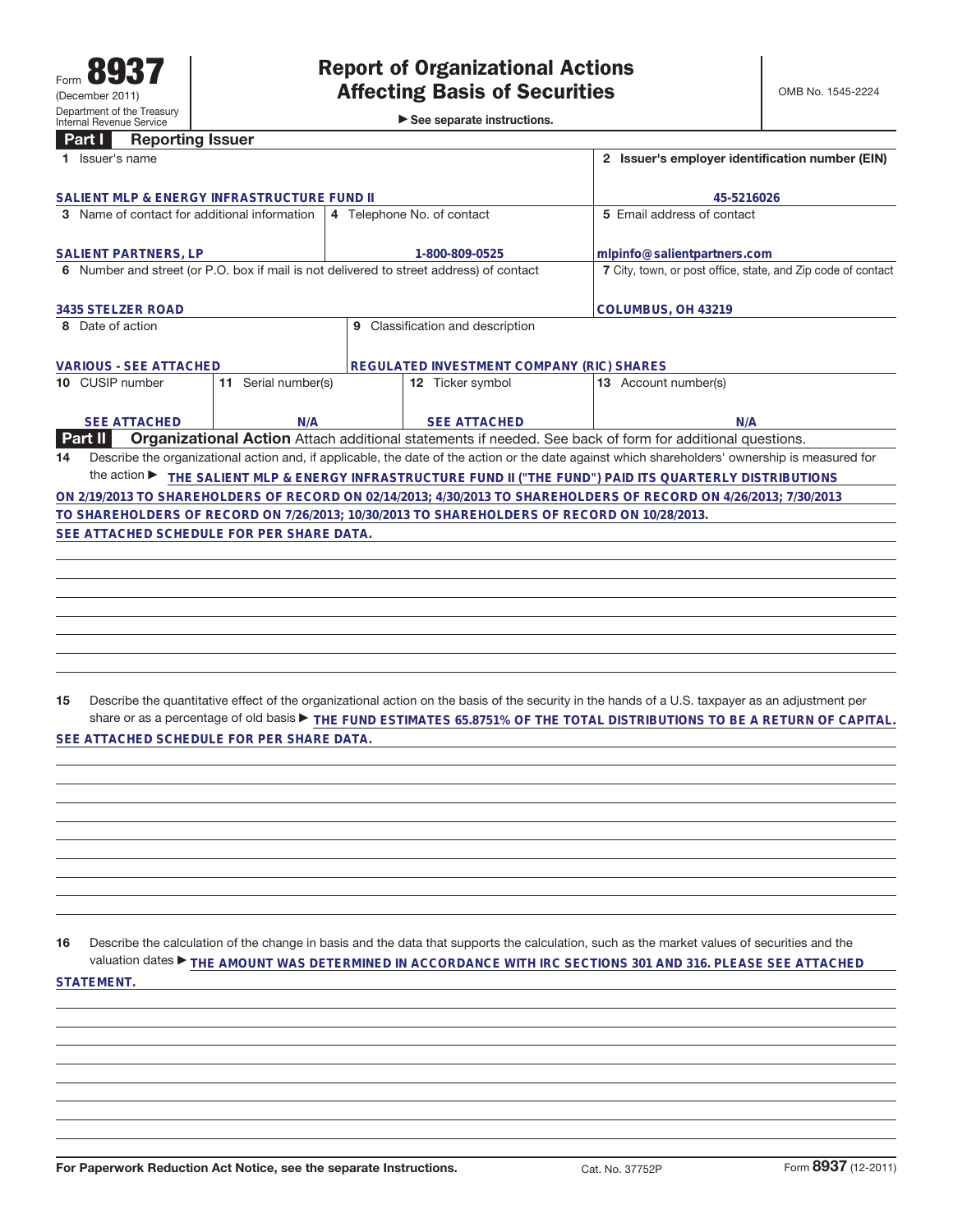## **Part II Organizational Action** (continued)

17 List the applicable Internal Revenue Code section(s) and subsection(s) upon which the tax treatment is based  $\blacktriangleright$ **IRC SECTIONS 301 AND 316.**

**18** Can any resulting loss be recognized? ▶ A LOSS WOULD NOT BE RECOGNIZED AS PART OF THE DISTRIBUTIONS. THE BASIS OF **EACH SHAREHOLDER OF RECORD WOULD NEED TO BE ADJUSTED BY THE AMOUNT OF THE DISTRIBUTIONS WHICH WOULD AFFECT REALIZED GAIN OR LOSS RECOGNIZED ON THE DISPOSITION OF FUND SHARES.**

19 Provide any other information necessary to implement the adjustment, such as the reportable tax year **FIHE FINAL AMOUNTS DETERMINED TO BE RETURN OF CAPITAL SHALL BE REPORTED TO EACH SHAREHOLDER OF RECORD ON THEIR 2013 IRS FORM 1099-DIV.**

|                                | Under penalties of perjury, I declare that I have examined this return, including accompanying schedules and statements, and to the best of my knowledge and<br>belief, it is true, correct, and complete. Declaration of preparer (other than officer) is based on all information of which preparer has any knowledge. |                                 |                                                                                                                                   |                                                                                                 |                                       |  |  |  |
|--------------------------------|--------------------------------------------------------------------------------------------------------------------------------------------------------------------------------------------------------------------------------------------------------------------------------------------------------------------------|---------------------------------|-----------------------------------------------------------------------------------------------------------------------------------|-------------------------------------------------------------------------------------------------|---------------------------------------|--|--|--|
| <b>Sign</b><br><b>Here</b>     |                                                                                                                                                                                                                                                                                                                          | Signature $\blacktriangleright$ |                                                                                                                                   | Date $\blacktriangleright$<br><b>PRINCIPAL FINANCIAL OFFICER</b><br>Title $\blacktriangleright$ |                                       |  |  |  |
|                                |                                                                                                                                                                                                                                                                                                                          | Print your name ▶ JOHN E. PRICE |                                                                                                                                   |                                                                                                 |                                       |  |  |  |
| <b>Paid</b><br><b>Preparer</b> |                                                                                                                                                                                                                                                                                                                          | Print/Type preparer's name      | Preparer's signature                                                                                                              | Date                                                                                            | <b>PTIN</b><br>Check<br>self-employed |  |  |  |
| <b>Use Only</b>                | Firm's name $\blacktriangleright$<br>Firm's address $\blacktriangleright$                                                                                                                                                                                                                                                |                                 |                                                                                                                                   | Firm's $EIN$ $\blacktriangleright$                                                              |                                       |  |  |  |
|                                |                                                                                                                                                                                                                                                                                                                          |                                 |                                                                                                                                   | Phone no.                                                                                       |                                       |  |  |  |
|                                |                                                                                                                                                                                                                                                                                                                          |                                 | Send Form 8937 (including accompanying statements) to: Department of the Treasury, Internal Revenue Service, Ogden, UT 84201-0054 |                                                                                                 |                                       |  |  |  |